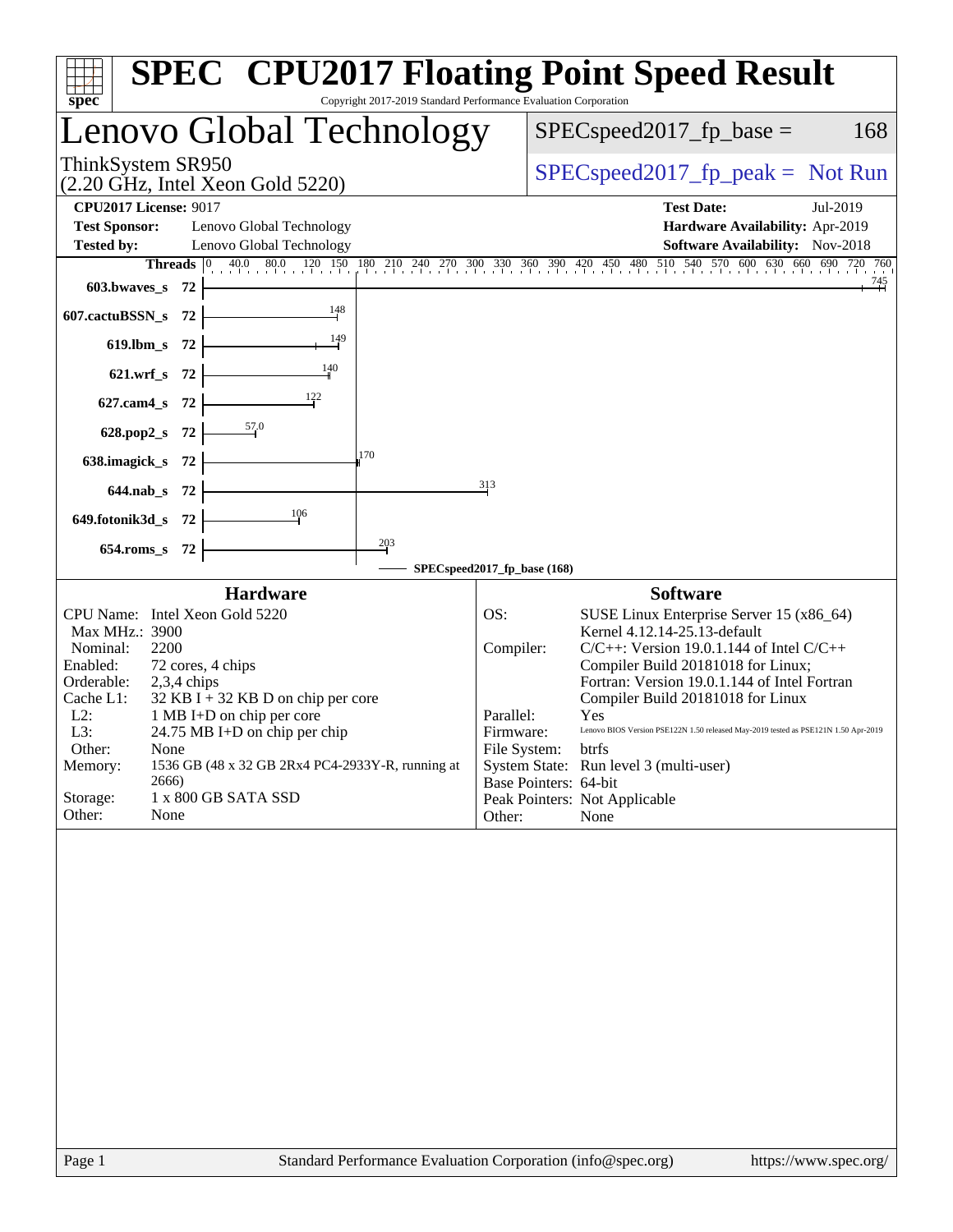

#### **[SPEC CPU2017 Floating Point Speed Result](http://www.spec.org/auto/cpu2017/Docs/result-fields.html#SPECCPU2017FloatingPointSpeedResult)** Copyright 2017-2019 Standard Performance Evaluation Corporation

## Lenovo Global Technology

(2.20 GHz, Intel Xeon Gold 5220)

ThinkSystem SR950<br>  $SPEC speed2017$  [p\_peak = Not Run

 $SPEC speed2017_fp\_base = 168$ 

**[Test Sponsor:](http://www.spec.org/auto/cpu2017/Docs/result-fields.html#TestSponsor)** Lenovo Global Technology **[Hardware Availability:](http://www.spec.org/auto/cpu2017/Docs/result-fields.html#HardwareAvailability)** Apr-2019 **[Tested by:](http://www.spec.org/auto/cpu2017/Docs/result-fields.html#Testedby)** Lenovo Global Technology **[Software Availability:](http://www.spec.org/auto/cpu2017/Docs/result-fields.html#SoftwareAvailability)** Nov-2018

**[CPU2017 License:](http://www.spec.org/auto/cpu2017/Docs/result-fields.html#CPU2017License)** 9017 **[Test Date:](http://www.spec.org/auto/cpu2017/Docs/result-fields.html#TestDate)** Jul-2019

### **[Results Table](http://www.spec.org/auto/cpu2017/Docs/result-fields.html#ResultsTable)**

|                  | <b>Base</b>                 |                |                |                |              | <b>Peak</b>    |            |                |                |              |                |              |                |              |
|------------------|-----------------------------|----------------|----------------|----------------|--------------|----------------|------------|----------------|----------------|--------------|----------------|--------------|----------------|--------------|
| <b>Benchmark</b> | <b>Threads</b>              | <b>Seconds</b> | Ratio          | <b>Seconds</b> | <b>Ratio</b> | <b>Seconds</b> | Ratio      | <b>Threads</b> | <b>Seconds</b> | <b>Ratio</b> | <b>Seconds</b> | <b>Ratio</b> | <b>Seconds</b> | <b>Ratio</b> |
| 603.bwayes s     | 72                          | 78.5           | 751            | 81.2           | 726          | 79.1           | 745        |                |                |              |                |              |                |              |
| 607.cactuBSSN s  | 72                          | 113            | 148            | 113            | 148          | 113            | 147        |                |                |              |                |              |                |              |
| $619.$ lbm_s     | 72                          | 35.2           | 149            | 42.2           | 124          | 35.1           | 149        |                |                |              |                |              |                |              |
| $621.wrf$ s      | 72                          | 94.5           | 140            | 95.9           | 138          | 94.5           | <b>140</b> |                |                |              |                |              |                |              |
| $627.cam4_s$     | 72                          | 72.8           | 122            | 72.9           | 121          | 72.7           | 122        |                |                |              |                |              |                |              |
| $628.pop2_s$     | 72                          | 208            | 57.0           | 209            | 56.7         | 206            | 57.6       |                |                |              |                |              |                |              |
| 638.imagick_s    | 72                          | 84.0           | 172            | 84.6           | 170          | 85.0           | 170        |                |                |              |                |              |                |              |
| $644$ .nab s     | 72                          | 55.8           | 313            | 55.8           | <u>313</u>   | 55.8           | 313        |                |                |              |                |              |                |              |
| 649.fotonik3d s  | 72                          | 86.1           | <u>106</u>     | 86.8           | 105          | 85.9           | 106        |                |                |              |                |              |                |              |
| $654$ .roms s    | 72                          | 77.7           | 203            | 77.8           | 202          | 77.7           | 203        |                |                |              |                |              |                |              |
|                  | $SPEC speed2017_fp\_base =$ |                | 168            |                |              |                |            |                |                |              |                |              |                |              |
|                  | SPECspeed 2017 fp peak $=$  |                | <b>Not Run</b> |                |              |                |            |                |                |              |                |              |                |              |

Results appear in the [order in which they were run.](http://www.spec.org/auto/cpu2017/Docs/result-fields.html#RunOrder) Bold underlined text [indicates a median measurement](http://www.spec.org/auto/cpu2017/Docs/result-fields.html#Median).

#### **[Operating System Notes](http://www.spec.org/auto/cpu2017/Docs/result-fields.html#OperatingSystemNotes)**

Stack size set to unlimited using "ulimit -s unlimited"

### **[General Notes](http://www.spec.org/auto/cpu2017/Docs/result-fields.html#GeneralNotes)**

Environment variables set by runcpu before the start of the run: KMP\_AFFINITY = "granularity=fine,compact" LD\_LIBRARY\_PATH = "/home/cpu2017-1.0.5-ic19.0u1/lib/intel64" OMP\_STACKSIZE = "192M" Binaries compiled on a system with 1x Intel Core i9-7900X CPU + 32GB RAM memory using Redhat Enterprise Linux 7.5 Transparent Huge Pages disabled by default echo never > /sys/kernel/mm/transparent\_hugepage/enabled echo never > /sys/kernel/mm/transparent\_hugepage/defrag Prior to runcpu invocation Filesystem page cache synced and cleared with: sync; echo 3> /proc/sys/vm/drop\_caches NA: The test sponsor attests, as of date of publication, that CVE-2017-5754 (Meltdown) is mitigated in the system as tested and documented. Yes: The test sponsor attests, as of date of publication, that CVE-2017-5753 (Spectre variant 1) is mitigated in the system as tested and documented. Yes: The test sponsor attests, as of date of publication, that CVE-2017-5715 (Spectre variant 2) is mitigated in the system as tested and documented. Yes: The test sponsor attests, as of date of publication, that CVE-2018-3640 (Spectre variant 3a) is mitigated in the system as tested and documented. Yes: The test sponsor attests, as of date of publication, that CVE-2018-3639 (Spectre variant 4) is mitigated in the system as tested and documented.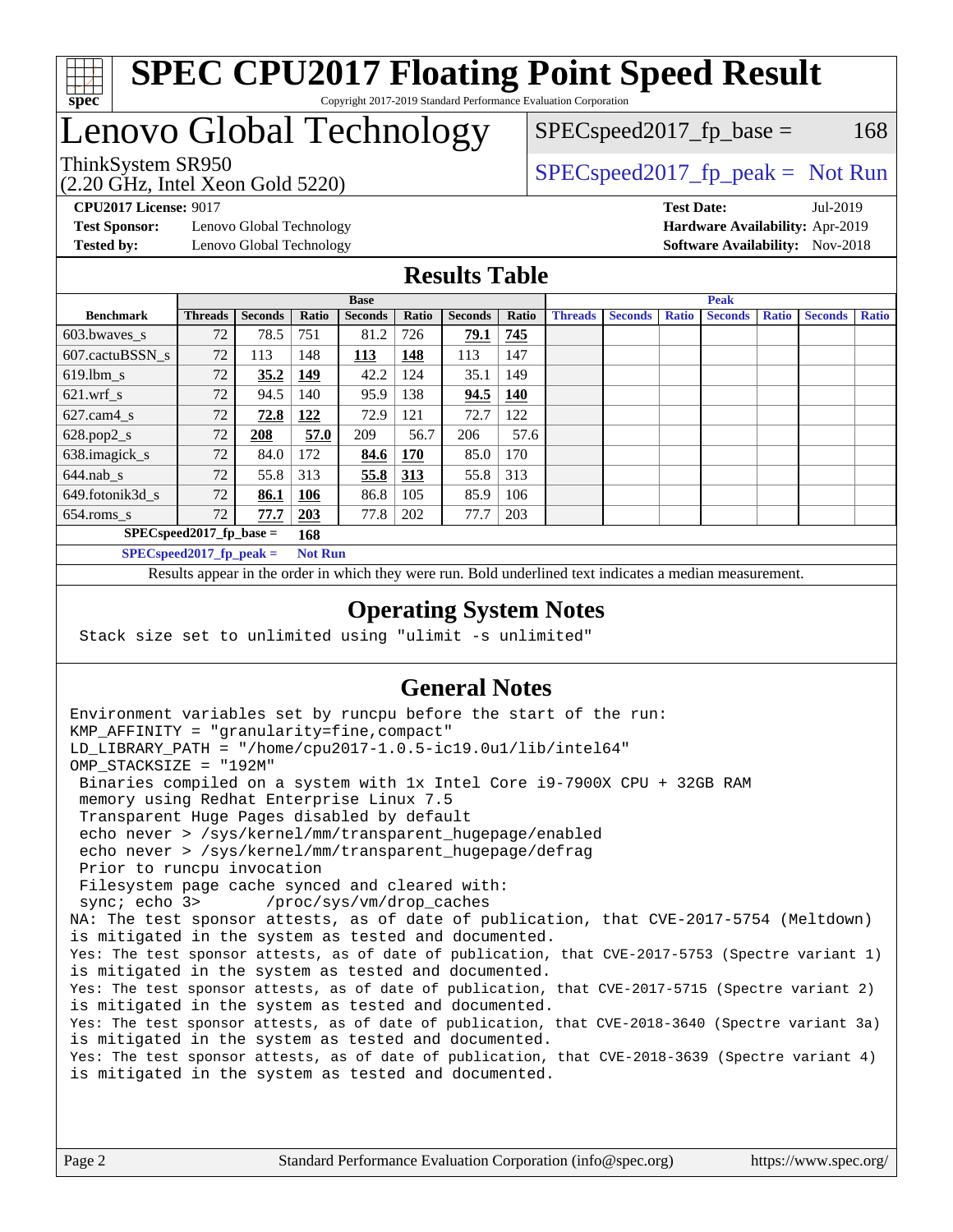| <b>SPEC CPU2017 Floating Point Speed Result</b><br>Copyright 2017-2019 Standard Performance Evaluation Corporation<br>spec <sup>®</sup>                                                                                                                                                                                                                                                                                                                                                                                                                                                                                                                                                                                                                                                                                                                                      |                                                                                                                             |                                                                                                                                                                                                                                                                                                                                                                                                                                             |                                                                                       |     |  |  |
|------------------------------------------------------------------------------------------------------------------------------------------------------------------------------------------------------------------------------------------------------------------------------------------------------------------------------------------------------------------------------------------------------------------------------------------------------------------------------------------------------------------------------------------------------------------------------------------------------------------------------------------------------------------------------------------------------------------------------------------------------------------------------------------------------------------------------------------------------------------------------|-----------------------------------------------------------------------------------------------------------------------------|---------------------------------------------------------------------------------------------------------------------------------------------------------------------------------------------------------------------------------------------------------------------------------------------------------------------------------------------------------------------------------------------------------------------------------------------|---------------------------------------------------------------------------------------|-----|--|--|
| Lenovo Global Technology                                                                                                                                                                                                                                                                                                                                                                                                                                                                                                                                                                                                                                                                                                                                                                                                                                                     |                                                                                                                             | $SPEC speed2017fr base =$                                                                                                                                                                                                                                                                                                                                                                                                                   |                                                                                       | 168 |  |  |
| ThinkSystem SR950<br>(2.20 GHz, Intel Xeon Gold 5220)                                                                                                                                                                                                                                                                                                                                                                                                                                                                                                                                                                                                                                                                                                                                                                                                                        |                                                                                                                             | $SPEC speed2017rfp peak = Not Run$                                                                                                                                                                                                                                                                                                                                                                                                          |                                                                                       |     |  |  |
| <b>CPU2017 License: 9017</b><br><b>Test Sponsor:</b><br>Lenovo Global Technology<br><b>Tested by:</b><br>Lenovo Global Technology                                                                                                                                                                                                                                                                                                                                                                                                                                                                                                                                                                                                                                                                                                                                            |                                                                                                                             | <b>Test Date:</b>                                                                                                                                                                                                                                                                                                                                                                                                                           | Jul-2019<br>Hardware Availability: Apr-2019<br><b>Software Availability:</b> Nov-2018 |     |  |  |
|                                                                                                                                                                                                                                                                                                                                                                                                                                                                                                                                                                                                                                                                                                                                                                                                                                                                              | <b>Platform Notes</b>                                                                                                       |                                                                                                                                                                                                                                                                                                                                                                                                                                             |                                                                                       |     |  |  |
| BIOS configuration:<br>Choose Operating Mode set to Maximum Performance<br>Choose Operating Mode set to Custom Mode<br>CPU P-state Control set to Autonomous<br>Hyper-Threading set to Disable<br>Trusted Execution Technology set to Enable<br>DCU Streamer Prefetcher set to Disable<br>MONITOR/MWAIT set to Enable<br>Sysinfo program /home/cpu2017-1.0.5-ic19.0ul/bin/sysinfo<br>Rev: r5974 of 2018-05-19 9bcde8f2999c33d61f64985e45859ea9<br>running on linux-i7o2 Mon Jul 29 20:43:02 2019<br>SUT (System Under Test) info as seen by some common utilities.<br>For more information on this section, see<br>https://www.spec.org/cpu2017/Docs/config.html#sysinfo<br>From /proc/cpuinfo<br>model name : Intel(R) Xeon(R) Gold 5220 CPU @ 2.20GHz<br>"physical id"s (chips)<br>4<br>72 "processors"<br>cpu cores : 18<br>siblings : 18<br>From lscpu:<br>Architecture: | x86_64                                                                                                                      | cores, siblings (Caution: counting these is hw and system dependent. The following<br>excerpts from /proc/cpuinfo might not be reliable. Use with caution.)<br>physical 0: cores 0 1 2 3 4 8 9 10 11 16 17 18 19 20 24 25 26 27<br>physical 1: cores 0 1 2 3 4 8 9 10 11 16 17 18 19 20 24 25 26 27<br>physical 2: cores 0 1 2 3 4 8 9 10 11 16 17 18 19 20 24 25 26 27<br>physical 3: cores 0 1 2 3 4 8 9 10 11 16 17 18 19 20 24 25 26 27 |                                                                                       |     |  |  |
| $CPU$ op-mode( $s$ ):<br>Byte Order:<br>CPU(s):<br>On-line CPU(s) list: $0-71$<br>Thread( $s$ ) per core:                                                                                                                                                                                                                                                                                                                                                                                                                                                                                                                                                                                                                                                                                                                                                                    | $32$ -bit, $64$ -bit<br>Little Endian<br>72<br>$\mathbf 1$                                                                  |                                                                                                                                                                                                                                                                                                                                                                                                                                             |                                                                                       |     |  |  |
| $Core(s)$ per socket:<br>Socket(s):<br>NUMA node(s):<br>Vendor ID:<br>CPU family:<br>Model:<br>Model name:<br>Stepping:<br>CPU MHz:<br>BogoMIPS:<br>Virtualization:                                                                                                                                                                                                                                                                                                                                                                                                                                                                                                                                                                                                                                                                                                          | 18<br>4<br>4<br>GenuineIntel<br>6<br>85<br>Intel(R) Xeon(R) Gold 5220 CPU @ 2.20GHz<br>6<br>2200.000<br>4400.00<br>$VT - x$ |                                                                                                                                                                                                                                                                                                                                                                                                                                             |                                                                                       |     |  |  |
|                                                                                                                                                                                                                                                                                                                                                                                                                                                                                                                                                                                                                                                                                                                                                                                                                                                                              | (Continued on next page)                                                                                                    |                                                                                                                                                                                                                                                                                                                                                                                                                                             |                                                                                       |     |  |  |
| Page 3                                                                                                                                                                                                                                                                                                                                                                                                                                                                                                                                                                                                                                                                                                                                                                                                                                                                       | Standard Performance Evaluation Corporation (info@spec.org)                                                                 |                                                                                                                                                                                                                                                                                                                                                                                                                                             | https://www.spec.org/                                                                 |     |  |  |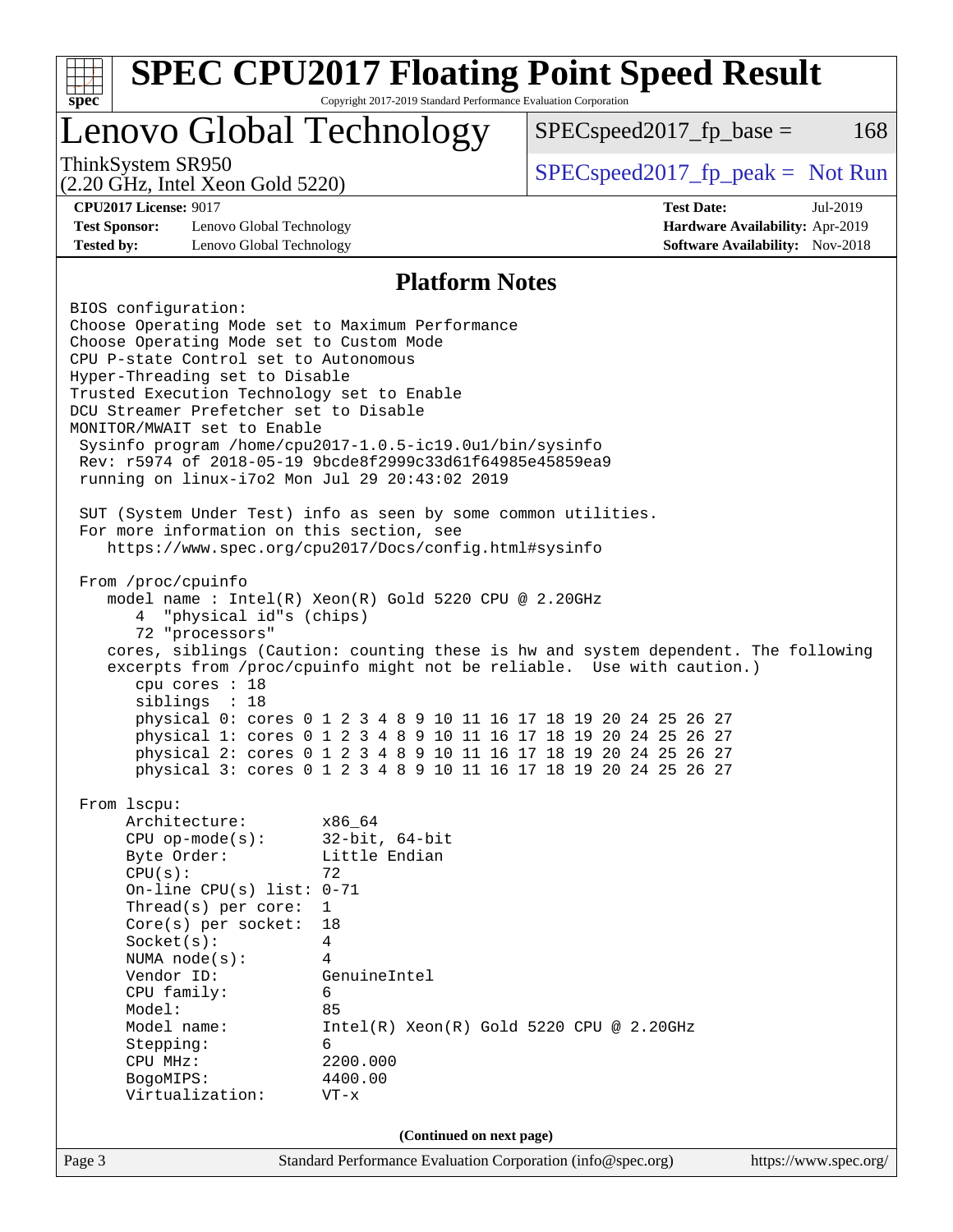

#### **[SPEC CPU2017 Floating Point Speed Result](http://www.spec.org/auto/cpu2017/Docs/result-fields.html#SPECCPU2017FloatingPointSpeedResult)** Copyright 2017-2019 Standard Performance Evaluation Corporation

Lenovo Global Technology

 $SPEC speed2017<sub>fp</sub> base =  $168$$ 

(2.20 GHz, Intel Xeon Gold 5220)

ThinkSystem SR950<br>  $SPEC speed2017$  [p\_peak = Not Run

**[CPU2017 License:](http://www.spec.org/auto/cpu2017/Docs/result-fields.html#CPU2017License)** 9017 **[Test Date:](http://www.spec.org/auto/cpu2017/Docs/result-fields.html#TestDate)** Jul-2019

**[Test Sponsor:](http://www.spec.org/auto/cpu2017/Docs/result-fields.html#TestSponsor)** Lenovo Global Technology **[Hardware Availability:](http://www.spec.org/auto/cpu2017/Docs/result-fields.html#HardwareAvailability)** Apr-2019 **[Tested by:](http://www.spec.org/auto/cpu2017/Docs/result-fields.html#Testedby)** Lenovo Global Technology **[Software Availability:](http://www.spec.org/auto/cpu2017/Docs/result-fields.html#SoftwareAvailability)** Nov-2018

**[Platform Notes \(Continued\)](http://www.spec.org/auto/cpu2017/Docs/result-fields.html#PlatformNotes)**

|             | L1d cache: |                         | 32K       |
|-------------|------------|-------------------------|-----------|
|             | Lli cache: |                         | 32K       |
| $L2$ cache: |            |                         | 1024K     |
| L3 cache:   |            |                         | 25344K    |
|             |            | NUMA $node0$ $CPU(s)$ : | $0 - 17$  |
|             |            | NUMA nodel CPU(s):      | $18 - 35$ |
|             |            | NUMA $node2$ $CPU(s)$ : | $36 - 53$ |
|             |            | NUMA $node3$ $CPU(s)$ : | $54 - 71$ |
| --          |            |                         | $\sim$    |

 Flags: fpu vme de pse tsc msr pae mce cx8 apic sep mtrr pge mca cmov pat pse36 clflush dts acpi mmx fxsr sse sse2 ss ht tm pbe syscall nx pdpe1gb rdtscp lm constant\_tsc art arch\_perfmon pebs bts rep\_good nopl xtopology nonstop\_tsc cpuid aperfmperf pni pclmulqdq dtes64 monitor ds\_cpl vmx smx est tm2 ssse3 sdbg fma cx16 xtpr pdcm pcid dca sse4\_1 sse4\_2 x2apic movbe popcnt tsc\_deadline\_timer aes xsave avx f16c rdrand lahf\_lm abm 3dnowprefetch cpuid\_fault epb cat\_l3 cdp\_l3 invpcid\_single ssbd mba ibrs ibpb stibp tpr\_shadow vnmi flexpriority ept vpid fsgsbase tsc\_adjust bmi1 hle avx2 smep bmi2 erms invpcid rtm cqm mpx rdt\_a avx512f avx512dq rdseed adx smap clflushopt clwb intel\_pt avx512cd avx512bw avx512vl xsaveopt xsavec xgetbv1 xsaves cqm\_llc cqm\_occup\_llc cqm\_mbm\_total cqm\_mbm\_local dtherm ida arat pln pts hwp\_epp pku ospke avx512\_vnni flush\_l1d arch\_capabilities

```
 /proc/cpuinfo cache data
cache size : 25344 KB
```
 From numactl --hardware WARNING: a numactl 'node' might or might not correspond to a physical chip. available: 4 nodes (0-3) node 0 cpus: 0 1 2 3 4 5 6 7 8 9 10 11 12 13 14 15 16 17 node 0 size: 386639 MB node 0 free: 383020 MB node 1 cpus: 18 19 20 21 22 23 24 25 26 27 28 29 30 31 32 33 34 35 node 1 size: 387022 MB node 1 free: 385882 MB node 2 cpus: 36 37 38 39 40 41 42 43 44 45 46 47 48 49 50 51 52 53 node 2 size: 387051 MB node 2 free: 386547 MB node 3 cpus: 54 55 56 57 58 59 60 61 62 63 64 65 66 67 68 69 70 71 node 3 size: 387048 MB node 3 free: 386804 MB node distances: node 0 1 2 3 0: 10 31 21 21 1: 31 10 21 21 2: 21 21 10 31 3: 21 21 31 10 From /proc/meminfo MemTotal: 1584907640 kB **(Continued on next page)**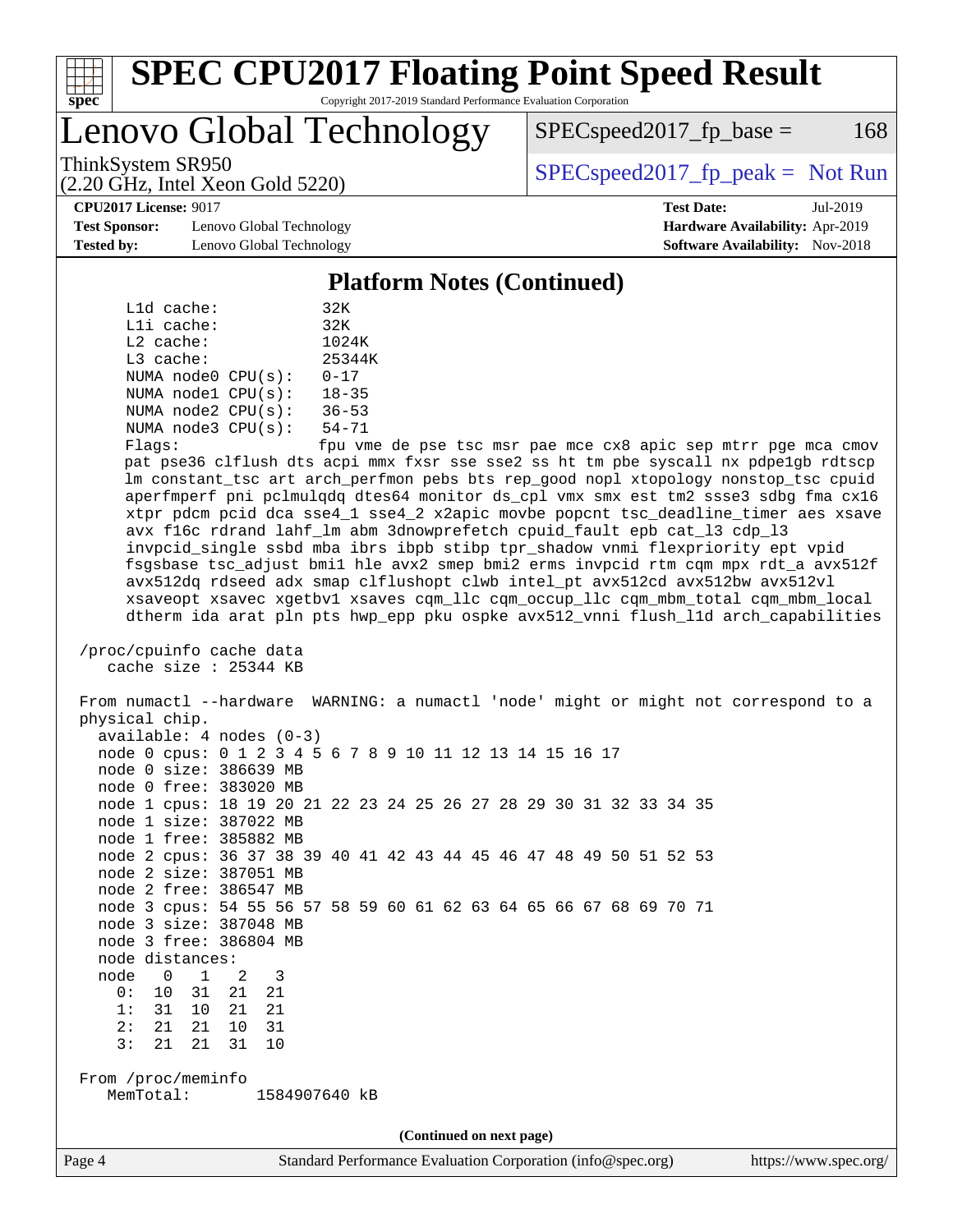| <b>SPEC CPU2017 Floating Point Speed Result</b><br>Copyright 2017-2019 Standard Performance Evaluation Corporation<br>$spec^*$                                                                                                                                                                                                                                                                                                                                                                    |                                                                                                            |
|---------------------------------------------------------------------------------------------------------------------------------------------------------------------------------------------------------------------------------------------------------------------------------------------------------------------------------------------------------------------------------------------------------------------------------------------------------------------------------------------------|------------------------------------------------------------------------------------------------------------|
| Lenovo Global Technology                                                                                                                                                                                                                                                                                                                                                                                                                                                                          | $SPEC speed2017fp base =$<br>168                                                                           |
| ThinkSystem SR950<br>$(2.20 \text{ GHz}, \text{Intel Xeon Gold } 5220)$                                                                                                                                                                                                                                                                                                                                                                                                                           | $SPEC speed2017_fp\_peak = Not Run$                                                                        |
| <b>CPU2017 License: 9017</b><br><b>Test Sponsor:</b><br>Lenovo Global Technology<br><b>Tested by:</b><br>Lenovo Global Technology                                                                                                                                                                                                                                                                                                                                                                 | <b>Test Date:</b><br>Jul-2019<br>Hardware Availability: Apr-2019<br><b>Software Availability:</b> Nov-2018 |
| <b>Platform Notes (Continued)</b>                                                                                                                                                                                                                                                                                                                                                                                                                                                                 |                                                                                                            |
| HugePages_Total:<br>0<br>2048 kB<br>Hugepagesize:                                                                                                                                                                                                                                                                                                                                                                                                                                                 |                                                                                                            |
| From /etc/*release* /etc/*version*<br>os-release:<br>NAME="SLES"<br>VERSION="15"<br>VERSION_ID="15"<br>PRETTY_NAME="SUSE Linux Enterprise Server 15"<br>ID="sles"<br>ID LIKE="suse"<br>$ANSI$ _COLOR="0;32"<br>CPE_NAME="cpe:/o:suse:sles:15"                                                                                                                                                                                                                                                     |                                                                                                            |
| uname $-a$ :<br>Linux linux-i7o2 4.12.14-25.13-default #1 SMP Tue Aug 14 15:07:35 UTC 2018 (947aa51)<br>x86_64 x86_64 x86_64 GNU/Linux<br>Kernel self-reported vulnerability status:                                                                                                                                                                                                                                                                                                              |                                                                                                            |
| CVE-2017-5754 (Meltdown):<br>Not affected<br>CVE-2017-5753 (Spectre variant 1): Mitigation: __user pointer sanitization<br>CVE-2017-5715 (Spectre variant 2): Mitigation: Indirect Branch Restricted Speculation,<br>IBPB, IBRS_FW                                                                                                                                                                                                                                                                |                                                                                                            |
| run-level 3 Jul 29 18:18                                                                                                                                                                                                                                                                                                                                                                                                                                                                          |                                                                                                            |
| SPEC is set to: /home/cpu2017-1.0.5-ic19.0u1<br>Filesystem<br>Type<br>Size Used Avail Use% Mounted on<br>/dev/sda2<br>btrfs 742G<br>35G 707G                                                                                                                                                                                                                                                                                                                                                      | 5% /home                                                                                                   |
| Additional information from dmidecode follows. WARNING: Use caution when you interpret<br>this section. The 'dmidecode' program reads system data which is "intended to allow<br>hardware to be accurately determined", but the intent may not be met, as there are<br>frequent changes to hardware, firmware, and the "DMTF SMBIOS" standard.<br>BIOS Lenovo -[PSE121N-1.50]- 04/22/2019<br>Memory:<br>48x NO DIMM NO DIMM<br>48x Samsung M393A4K40CB2-CVF 32 GB 2 rank 2933, configured at 2666 |                                                                                                            |
| (End of data from sysinfo program)                                                                                                                                                                                                                                                                                                                                                                                                                                                                |                                                                                                            |
| <b>Compiler Version Notes</b>                                                                                                                                                                                                                                                                                                                                                                                                                                                                     |                                                                                                            |
| $619.1$ bm_s(base) $638.imagick_s(base)$ $644.nab_s(base)$<br>CC.                                                                                                                                                                                                                                                                                                                                                                                                                                 | =====================                                                                                      |
| (Continued on next page)                                                                                                                                                                                                                                                                                                                                                                                                                                                                          |                                                                                                            |
| Page 5<br>Standard Performance Evaluation Corporation (info@spec.org)                                                                                                                                                                                                                                                                                                                                                                                                                             | https://www.spec.org/                                                                                      |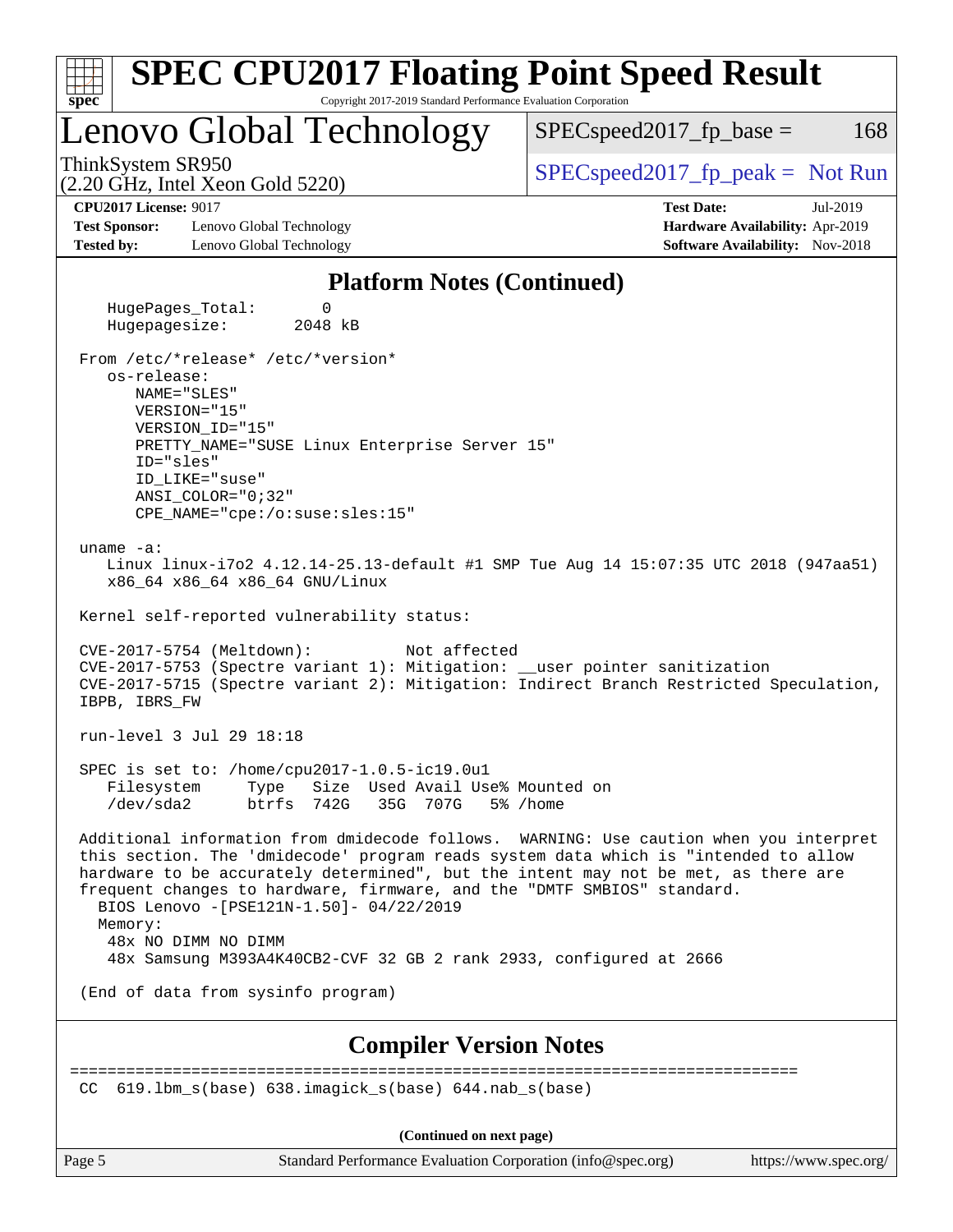

# **[SPEC CPU2017 Floating Point Speed Result](http://www.spec.org/auto/cpu2017/Docs/result-fields.html#SPECCPU2017FloatingPointSpeedResult)**

Copyright 2017-2019 Standard Performance Evaluation Corporation

Lenovo Global Technology

 $SPEC speed2017_fp\_peak = Not Run$ 

 $SPEC speed2017_fp\_base = 168$ 

(2.20 GHz, Intel Xeon Gold 5220)

**[CPU2017 License:](http://www.spec.org/auto/cpu2017/Docs/result-fields.html#CPU2017License)** 9017 **[Test Date:](http://www.spec.org/auto/cpu2017/Docs/result-fields.html#TestDate)** Jul-2019

**[Test Sponsor:](http://www.spec.org/auto/cpu2017/Docs/result-fields.html#TestSponsor)** Lenovo Global Technology **[Hardware Availability:](http://www.spec.org/auto/cpu2017/Docs/result-fields.html#HardwareAvailability)** Apr-2019 **[Tested by:](http://www.spec.org/auto/cpu2017/Docs/result-fields.html#Testedby)** Lenovo Global Technology **[Software Availability:](http://www.spec.org/auto/cpu2017/Docs/result-fields.html#SoftwareAvailability)** Nov-2018

## **[Compiler Version Notes \(Continued\)](http://www.spec.org/auto/cpu2017/Docs/result-fields.html#CompilerVersionNotes)**

| Intel(R) C Intel(R) 64 Compiler for applications running on Intel(R) 64,<br>Version 19.0.1.144 Build 20181018<br>Copyright (C) 1985-2018 Intel Corporation. All rights reserved.                                                                                                                                                                                                                                                                                                                                                                                   |
|--------------------------------------------------------------------------------------------------------------------------------------------------------------------------------------------------------------------------------------------------------------------------------------------------------------------------------------------------------------------------------------------------------------------------------------------------------------------------------------------------------------------------------------------------------------------|
|                                                                                                                                                                                                                                                                                                                                                                                                                                                                                                                                                                    |
| FC 607.cactuBSSN_s(base)                                                                                                                                                                                                                                                                                                                                                                                                                                                                                                                                           |
| Intel(R) C++ Intel(R) 64 Compiler for applications running on Intel(R) 64,<br>Version 19.0.1.144 Build 20181018<br>Copyright (C) 1985-2018 Intel Corporation. All rights reserved.<br>Intel(R) C Intel(R) 64 Compiler for applications running on Intel(R) 64,<br>Version 19.0.1.144 Build 20181018<br>Copyright (C) 1985-2018 Intel Corporation. All rights reserved.<br>$Intel(R)$ Fortran Intel(R) 64 Compiler for applications running on Intel(R)<br>64, Version 19.0.1.144 Build 20181018<br>Copyright (C) 1985-2018 Intel Corporation. All rights reserved. |
| FC 603.bwaves_s(base) 649.fotonik3d_s(base) 654.roms_s(base)                                                                                                                                                                                                                                                                                                                                                                                                                                                                                                       |
| Intel(R) Fortran Intel(R) 64 Compiler for applications running on Intel(R)<br>64, Version 19.0.1.144 Build 20181018<br>Copyright (C) 1985-2018 Intel Corporation. All rights reserved.                                                                                                                                                                                                                                                                                                                                                                             |
| $CC$ 621.wrf_s(base) 627.cam4_s(base) 628.pop2_s(base)                                                                                                                                                                                                                                                                                                                                                                                                                                                                                                             |
| $Intel(R)$ Fortran Intel(R) 64 Compiler for applications running on Intel(R)<br>64, Version 19.0.1.144 Build 20181018<br>Copyright (C) 1985-2018 Intel Corporation. All rights reserved.<br>Intel(R) C Intel(R) 64 Compiler for applications running on Intel(R) 64,<br>Version 19.0.1.144 Build 20181018<br>Copyright (C) 1985-2018 Intel Corporation. All rights reserved.                                                                                                                                                                                       |
|                                                                                                                                                                                                                                                                                                                                                                                                                                                                                                                                                                    |

## **[Base Compiler Invocation](http://www.spec.org/auto/cpu2017/Docs/result-fields.html#BaseCompilerInvocation)**

[C benchmarks](http://www.spec.org/auto/cpu2017/Docs/result-fields.html#Cbenchmarks): [icc -m64 -std=c11](http://www.spec.org/cpu2017/results/res2019q3/cpu2017-20190805-16674.flags.html#user_CCbase_intel_icc_64bit_c11_33ee0cdaae7deeeab2a9725423ba97205ce30f63b9926c2519791662299b76a0318f32ddfffdc46587804de3178b4f9328c46fa7c2b0cd779d7a61945c91cd35)

[Fortran benchmarks](http://www.spec.org/auto/cpu2017/Docs/result-fields.html#Fortranbenchmarks): [ifort -m64](http://www.spec.org/cpu2017/results/res2019q3/cpu2017-20190805-16674.flags.html#user_FCbase_intel_ifort_64bit_24f2bb282fbaeffd6157abe4f878425411749daecae9a33200eee2bee2fe76f3b89351d69a8130dd5949958ce389cf37ff59a95e7a40d588e8d3a57e0c3fd751)

**(Continued on next page)**

Page 6 Standard Performance Evaluation Corporation [\(info@spec.org\)](mailto:info@spec.org) <https://www.spec.org/>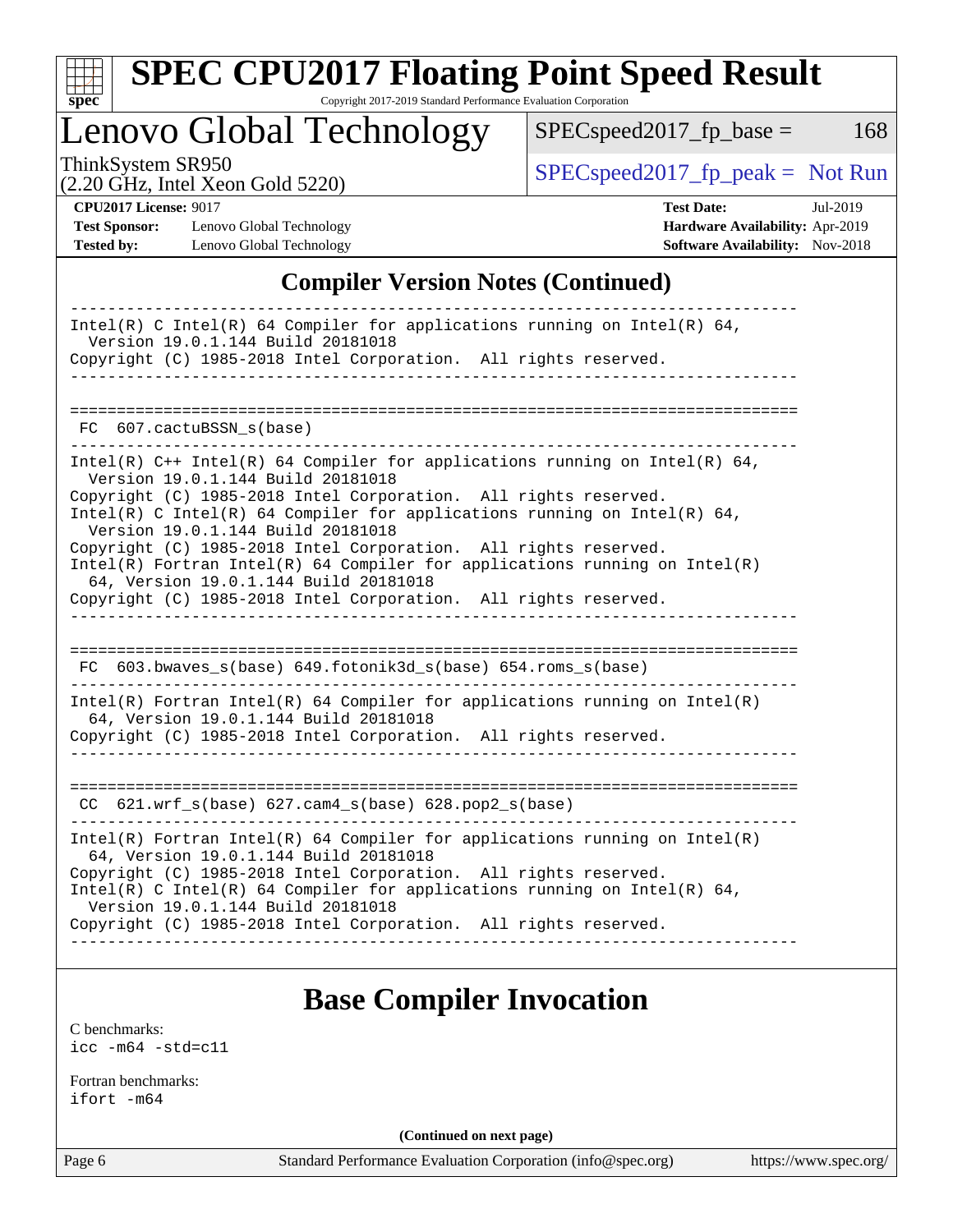

#### **[SPEC CPU2017 Floating Point Speed Result](http://www.spec.org/auto/cpu2017/Docs/result-fields.html#SPECCPU2017FloatingPointSpeedResult)** Copyright 2017-2019 Standard Performance Evaluation Corporation

## Lenovo Global Technology

 $SPEC speed2017<sub>fp</sub> base =  $168$$ 

(2.20 GHz, Intel Xeon Gold 5220)

ThinkSystem SR950<br>  $SPEC speed2017<sub>rfp</sub> peak = Not Run$ 

**[Test Sponsor:](http://www.spec.org/auto/cpu2017/Docs/result-fields.html#TestSponsor)** Lenovo Global Technology **[Hardware Availability:](http://www.spec.org/auto/cpu2017/Docs/result-fields.html#HardwareAvailability)** Apr-2019 **[Tested by:](http://www.spec.org/auto/cpu2017/Docs/result-fields.html#Testedby)** Lenovo Global Technology **[Software Availability:](http://www.spec.org/auto/cpu2017/Docs/result-fields.html#SoftwareAvailability)** Nov-2018

**[CPU2017 License:](http://www.spec.org/auto/cpu2017/Docs/result-fields.html#CPU2017License)** 9017 **[Test Date:](http://www.spec.org/auto/cpu2017/Docs/result-fields.html#TestDate)** Jul-2019

## **[Base Compiler Invocation \(Continued\)](http://www.spec.org/auto/cpu2017/Docs/result-fields.html#BaseCompilerInvocation)**

[Benchmarks using both Fortran and C](http://www.spec.org/auto/cpu2017/Docs/result-fields.html#BenchmarksusingbothFortranandC): [ifort -m64](http://www.spec.org/cpu2017/results/res2019q3/cpu2017-20190805-16674.flags.html#user_CC_FCbase_intel_ifort_64bit_24f2bb282fbaeffd6157abe4f878425411749daecae9a33200eee2bee2fe76f3b89351d69a8130dd5949958ce389cf37ff59a95e7a40d588e8d3a57e0c3fd751) [icc -m64 -std=c11](http://www.spec.org/cpu2017/results/res2019q3/cpu2017-20190805-16674.flags.html#user_CC_FCbase_intel_icc_64bit_c11_33ee0cdaae7deeeab2a9725423ba97205ce30f63b9926c2519791662299b76a0318f32ddfffdc46587804de3178b4f9328c46fa7c2b0cd779d7a61945c91cd35)

[Benchmarks using Fortran, C, and C++:](http://www.spec.org/auto/cpu2017/Docs/result-fields.html#BenchmarksusingFortranCandCXX) [icpc -m64](http://www.spec.org/cpu2017/results/res2019q3/cpu2017-20190805-16674.flags.html#user_CC_CXX_FCbase_intel_icpc_64bit_4ecb2543ae3f1412ef961e0650ca070fec7b7afdcd6ed48761b84423119d1bf6bdf5cad15b44d48e7256388bc77273b966e5eb805aefd121eb22e9299b2ec9d9) [icc -m64 -std=c11](http://www.spec.org/cpu2017/results/res2019q3/cpu2017-20190805-16674.flags.html#user_CC_CXX_FCbase_intel_icc_64bit_c11_33ee0cdaae7deeeab2a9725423ba97205ce30f63b9926c2519791662299b76a0318f32ddfffdc46587804de3178b4f9328c46fa7c2b0cd779d7a61945c91cd35) [ifort -m64](http://www.spec.org/cpu2017/results/res2019q3/cpu2017-20190805-16674.flags.html#user_CC_CXX_FCbase_intel_ifort_64bit_24f2bb282fbaeffd6157abe4f878425411749daecae9a33200eee2bee2fe76f3b89351d69a8130dd5949958ce389cf37ff59a95e7a40d588e8d3a57e0c3fd751)

## **[Base Portability Flags](http://www.spec.org/auto/cpu2017/Docs/result-fields.html#BasePortabilityFlags)**

 603.bwaves\_s: [-DSPEC\\_LP64](http://www.spec.org/cpu2017/results/res2019q3/cpu2017-20190805-16674.flags.html#suite_basePORTABILITY603_bwaves_s_DSPEC_LP64) 607.cactuBSSN\_s: [-DSPEC\\_LP64](http://www.spec.org/cpu2017/results/res2019q3/cpu2017-20190805-16674.flags.html#suite_basePORTABILITY607_cactuBSSN_s_DSPEC_LP64) 619.lbm\_s: [-DSPEC\\_LP64](http://www.spec.org/cpu2017/results/res2019q3/cpu2017-20190805-16674.flags.html#suite_basePORTABILITY619_lbm_s_DSPEC_LP64) 621.wrf\_s: [-DSPEC\\_LP64](http://www.spec.org/cpu2017/results/res2019q3/cpu2017-20190805-16674.flags.html#suite_basePORTABILITY621_wrf_s_DSPEC_LP64) [-DSPEC\\_CASE\\_FLAG](http://www.spec.org/cpu2017/results/res2019q3/cpu2017-20190805-16674.flags.html#b621.wrf_s_baseCPORTABILITY_DSPEC_CASE_FLAG) [-convert big\\_endian](http://www.spec.org/cpu2017/results/res2019q3/cpu2017-20190805-16674.flags.html#user_baseFPORTABILITY621_wrf_s_convert_big_endian_c3194028bc08c63ac5d04de18c48ce6d347e4e562e8892b8bdbdc0214820426deb8554edfa529a3fb25a586e65a3d812c835984020483e7e73212c4d31a38223) 627.cam4\_s: [-DSPEC\\_LP64](http://www.spec.org/cpu2017/results/res2019q3/cpu2017-20190805-16674.flags.html#suite_basePORTABILITY627_cam4_s_DSPEC_LP64) [-DSPEC\\_CASE\\_FLAG](http://www.spec.org/cpu2017/results/res2019q3/cpu2017-20190805-16674.flags.html#b627.cam4_s_baseCPORTABILITY_DSPEC_CASE_FLAG) 628.pop2\_s: [-DSPEC\\_LP64](http://www.spec.org/cpu2017/results/res2019q3/cpu2017-20190805-16674.flags.html#suite_basePORTABILITY628_pop2_s_DSPEC_LP64) [-DSPEC\\_CASE\\_FLAG](http://www.spec.org/cpu2017/results/res2019q3/cpu2017-20190805-16674.flags.html#b628.pop2_s_baseCPORTABILITY_DSPEC_CASE_FLAG) [-convert big\\_endian](http://www.spec.org/cpu2017/results/res2019q3/cpu2017-20190805-16674.flags.html#user_baseFPORTABILITY628_pop2_s_convert_big_endian_c3194028bc08c63ac5d04de18c48ce6d347e4e562e8892b8bdbdc0214820426deb8554edfa529a3fb25a586e65a3d812c835984020483e7e73212c4d31a38223) [-assume byterecl](http://www.spec.org/cpu2017/results/res2019q3/cpu2017-20190805-16674.flags.html#user_baseFPORTABILITY628_pop2_s_assume_byterecl_7e47d18b9513cf18525430bbf0f2177aa9bf368bc7a059c09b2c06a34b53bd3447c950d3f8d6c70e3faf3a05c8557d66a5798b567902e8849adc142926523472) 638.imagick\_s: [-DSPEC\\_LP64](http://www.spec.org/cpu2017/results/res2019q3/cpu2017-20190805-16674.flags.html#suite_basePORTABILITY638_imagick_s_DSPEC_LP64) 644.nab\_s: [-DSPEC\\_LP64](http://www.spec.org/cpu2017/results/res2019q3/cpu2017-20190805-16674.flags.html#suite_basePORTABILITY644_nab_s_DSPEC_LP64) 649.fotonik3d\_s: [-DSPEC\\_LP64](http://www.spec.org/cpu2017/results/res2019q3/cpu2017-20190805-16674.flags.html#suite_basePORTABILITY649_fotonik3d_s_DSPEC_LP64) 654.roms\_s: [-DSPEC\\_LP64](http://www.spec.org/cpu2017/results/res2019q3/cpu2017-20190805-16674.flags.html#suite_basePORTABILITY654_roms_s_DSPEC_LP64)

## **[Base Optimization Flags](http://www.spec.org/auto/cpu2017/Docs/result-fields.html#BaseOptimizationFlags)**

[C benchmarks](http://www.spec.org/auto/cpu2017/Docs/result-fields.html#Cbenchmarks):

[-xCORE-AVX512](http://www.spec.org/cpu2017/results/res2019q3/cpu2017-20190805-16674.flags.html#user_CCbase_f-xCORE-AVX512) [-ipo](http://www.spec.org/cpu2017/results/res2019q3/cpu2017-20190805-16674.flags.html#user_CCbase_f-ipo) [-O3](http://www.spec.org/cpu2017/results/res2019q3/cpu2017-20190805-16674.flags.html#user_CCbase_f-O3) [-no-prec-div](http://www.spec.org/cpu2017/results/res2019q3/cpu2017-20190805-16674.flags.html#user_CCbase_f-no-prec-div) [-qopt-prefetch](http://www.spec.org/cpu2017/results/res2019q3/cpu2017-20190805-16674.flags.html#user_CCbase_f-qopt-prefetch) [-ffinite-math-only](http://www.spec.org/cpu2017/results/res2019q3/cpu2017-20190805-16674.flags.html#user_CCbase_f_finite_math_only_cb91587bd2077682c4b38af759c288ed7c732db004271a9512da14a4f8007909a5f1427ecbf1a0fb78ff2a814402c6114ac565ca162485bbcae155b5e4258871) [-qopt-mem-layout-trans=4](http://www.spec.org/cpu2017/results/res2019q3/cpu2017-20190805-16674.flags.html#user_CCbase_f-qopt-mem-layout-trans_fa39e755916c150a61361b7846f310bcdf6f04e385ef281cadf3647acec3f0ae266d1a1d22d972a7087a248fd4e6ca390a3634700869573d231a252c784941a8) [-qopenmp](http://www.spec.org/cpu2017/results/res2019q3/cpu2017-20190805-16674.flags.html#user_CCbase_qopenmp_16be0c44f24f464004c6784a7acb94aca937f053568ce72f94b139a11c7c168634a55f6653758ddd83bcf7b8463e8028bb0b48b77bcddc6b78d5d95bb1df2967) [-DSPEC\\_OPENMP](http://www.spec.org/cpu2017/results/res2019q3/cpu2017-20190805-16674.flags.html#suite_CCbase_DSPEC_OPENMP)

[Fortran benchmarks](http://www.spec.org/auto/cpu2017/Docs/result-fields.html#Fortranbenchmarks):

[-DSPEC\\_OPENMP](http://www.spec.org/cpu2017/results/res2019q3/cpu2017-20190805-16674.flags.html#suite_FCbase_DSPEC_OPENMP) [-xCORE-AVX512](http://www.spec.org/cpu2017/results/res2019q3/cpu2017-20190805-16674.flags.html#user_FCbase_f-xCORE-AVX512) [-ipo](http://www.spec.org/cpu2017/results/res2019q3/cpu2017-20190805-16674.flags.html#user_FCbase_f-ipo) [-O3](http://www.spec.org/cpu2017/results/res2019q3/cpu2017-20190805-16674.flags.html#user_FCbase_f-O3) [-no-prec-div](http://www.spec.org/cpu2017/results/res2019q3/cpu2017-20190805-16674.flags.html#user_FCbase_f-no-prec-div) [-qopt-prefetch](http://www.spec.org/cpu2017/results/res2019q3/cpu2017-20190805-16674.flags.html#user_FCbase_f-qopt-prefetch) [-ffinite-math-only](http://www.spec.org/cpu2017/results/res2019q3/cpu2017-20190805-16674.flags.html#user_FCbase_f_finite_math_only_cb91587bd2077682c4b38af759c288ed7c732db004271a9512da14a4f8007909a5f1427ecbf1a0fb78ff2a814402c6114ac565ca162485bbcae155b5e4258871) [-qopt-mem-layout-trans=4](http://www.spec.org/cpu2017/results/res2019q3/cpu2017-20190805-16674.flags.html#user_FCbase_f-qopt-mem-layout-trans_fa39e755916c150a61361b7846f310bcdf6f04e385ef281cadf3647acec3f0ae266d1a1d22d972a7087a248fd4e6ca390a3634700869573d231a252c784941a8) [-qopenmp](http://www.spec.org/cpu2017/results/res2019q3/cpu2017-20190805-16674.flags.html#user_FCbase_qopenmp_16be0c44f24f464004c6784a7acb94aca937f053568ce72f94b139a11c7c168634a55f6653758ddd83bcf7b8463e8028bb0b48b77bcddc6b78d5d95bb1df2967) [-nostandard-realloc-lhs](http://www.spec.org/cpu2017/results/res2019q3/cpu2017-20190805-16674.flags.html#user_FCbase_f_2003_std_realloc_82b4557e90729c0f113870c07e44d33d6f5a304b4f63d4c15d2d0f1fab99f5daaed73bdb9275d9ae411527f28b936061aa8b9c8f2d63842963b95c9dd6426b8a)

[Benchmarks using both Fortran and C](http://www.spec.org/auto/cpu2017/Docs/result-fields.html#BenchmarksusingbothFortranandC):

[-xCORE-AVX512](http://www.spec.org/cpu2017/results/res2019q3/cpu2017-20190805-16674.flags.html#user_CC_FCbase_f-xCORE-AVX512) [-ipo](http://www.spec.org/cpu2017/results/res2019q3/cpu2017-20190805-16674.flags.html#user_CC_FCbase_f-ipo) [-O3](http://www.spec.org/cpu2017/results/res2019q3/cpu2017-20190805-16674.flags.html#user_CC_FCbase_f-O3) [-no-prec-div](http://www.spec.org/cpu2017/results/res2019q3/cpu2017-20190805-16674.flags.html#user_CC_FCbase_f-no-prec-div) [-qopt-prefetch](http://www.spec.org/cpu2017/results/res2019q3/cpu2017-20190805-16674.flags.html#user_CC_FCbase_f-qopt-prefetch) [-ffinite-math-only](http://www.spec.org/cpu2017/results/res2019q3/cpu2017-20190805-16674.flags.html#user_CC_FCbase_f_finite_math_only_cb91587bd2077682c4b38af759c288ed7c732db004271a9512da14a4f8007909a5f1427ecbf1a0fb78ff2a814402c6114ac565ca162485bbcae155b5e4258871) [-qopt-mem-layout-trans=4](http://www.spec.org/cpu2017/results/res2019q3/cpu2017-20190805-16674.flags.html#user_CC_FCbase_f-qopt-mem-layout-trans_fa39e755916c150a61361b7846f310bcdf6f04e385ef281cadf3647acec3f0ae266d1a1d22d972a7087a248fd4e6ca390a3634700869573d231a252c784941a8) [-qopenmp](http://www.spec.org/cpu2017/results/res2019q3/cpu2017-20190805-16674.flags.html#user_CC_FCbase_qopenmp_16be0c44f24f464004c6784a7acb94aca937f053568ce72f94b139a11c7c168634a55f6653758ddd83bcf7b8463e8028bb0b48b77bcddc6b78d5d95bb1df2967) [-DSPEC\\_OPENMP](http://www.spec.org/cpu2017/results/res2019q3/cpu2017-20190805-16674.flags.html#suite_CC_FCbase_DSPEC_OPENMP) [-nostandard-realloc-lhs](http://www.spec.org/cpu2017/results/res2019q3/cpu2017-20190805-16674.flags.html#user_CC_FCbase_f_2003_std_realloc_82b4557e90729c0f113870c07e44d33d6f5a304b4f63d4c15d2d0f1fab99f5daaed73bdb9275d9ae411527f28b936061aa8b9c8f2d63842963b95c9dd6426b8a)

[Benchmarks using Fortran, C, and C++:](http://www.spec.org/auto/cpu2017/Docs/result-fields.html#BenchmarksusingFortranCandCXX)

[-xCORE-AVX512](http://www.spec.org/cpu2017/results/res2019q3/cpu2017-20190805-16674.flags.html#user_CC_CXX_FCbase_f-xCORE-AVX512) [-ipo](http://www.spec.org/cpu2017/results/res2019q3/cpu2017-20190805-16674.flags.html#user_CC_CXX_FCbase_f-ipo) [-O3](http://www.spec.org/cpu2017/results/res2019q3/cpu2017-20190805-16674.flags.html#user_CC_CXX_FCbase_f-O3) [-no-prec-div](http://www.spec.org/cpu2017/results/res2019q3/cpu2017-20190805-16674.flags.html#user_CC_CXX_FCbase_f-no-prec-div) [-qopt-prefetch](http://www.spec.org/cpu2017/results/res2019q3/cpu2017-20190805-16674.flags.html#user_CC_CXX_FCbase_f-qopt-prefetch) [-ffinite-math-only](http://www.spec.org/cpu2017/results/res2019q3/cpu2017-20190805-16674.flags.html#user_CC_CXX_FCbase_f_finite_math_only_cb91587bd2077682c4b38af759c288ed7c732db004271a9512da14a4f8007909a5f1427ecbf1a0fb78ff2a814402c6114ac565ca162485bbcae155b5e4258871) [-qopt-mem-layout-trans=4](http://www.spec.org/cpu2017/results/res2019q3/cpu2017-20190805-16674.flags.html#user_CC_CXX_FCbase_f-qopt-mem-layout-trans_fa39e755916c150a61361b7846f310bcdf6f04e385ef281cadf3647acec3f0ae266d1a1d22d972a7087a248fd4e6ca390a3634700869573d231a252c784941a8) [-qopenmp](http://www.spec.org/cpu2017/results/res2019q3/cpu2017-20190805-16674.flags.html#user_CC_CXX_FCbase_qopenmp_16be0c44f24f464004c6784a7acb94aca937f053568ce72f94b139a11c7c168634a55f6653758ddd83bcf7b8463e8028bb0b48b77bcddc6b78d5d95bb1df2967) [-DSPEC\\_OPENMP](http://www.spec.org/cpu2017/results/res2019q3/cpu2017-20190805-16674.flags.html#suite_CC_CXX_FCbase_DSPEC_OPENMP) [-nostandard-realloc-lhs](http://www.spec.org/cpu2017/results/res2019q3/cpu2017-20190805-16674.flags.html#user_CC_CXX_FCbase_f_2003_std_realloc_82b4557e90729c0f113870c07e44d33d6f5a304b4f63d4c15d2d0f1fab99f5daaed73bdb9275d9ae411527f28b936061aa8b9c8f2d63842963b95c9dd6426b8a)